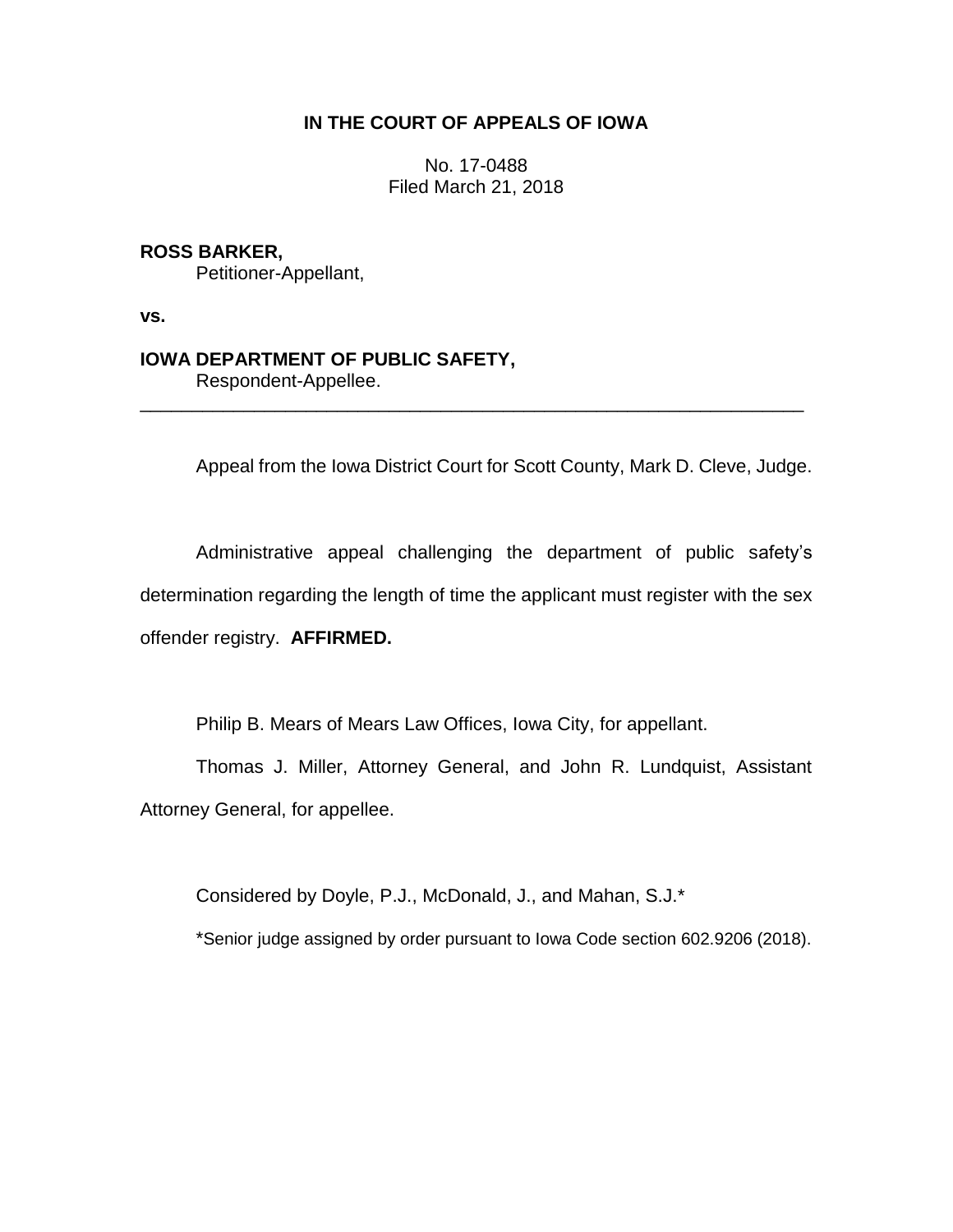## **MCDONALD, Judge.**

The question presented in this appeal is whether the department of public safety committed reversible error within the meaning of the Iowa Administrative Procedure Act, Iowa Code chapter 17A (2017), when it determined that Ross Barker must register for life on the sex offender registry. *See* Iowa Code § 17A.19(10) (setting forth grounds for relief from agency action); Iowa Code § 692A.116 (providing for an application for determination related to registration requirements). The district court concluded not, and Barker timely filed this appeal. On appeal, Barker concedes the department's determination was not in violation of chapter 17A, stating, "The law is/was reasonably clear the length of registration for Barker's offense should be lifetime." We agree with Barker's concession, and we thus affirm the judgment of the district court.

Although Barker agrees the department of public safety correctly interpreted and applied the relevant statutes when it determined he must register for life, he nonetheless requests relief from that determination. Barker requests the duration of the registration requirement be limited to a period of ten years. The basis for Barker's request is an appeal to the equities. In two prior judicial proceedings, it was stated Barker was required to register for only ten years. He contends his plea was thus not knowing and voluntary, and this court should limit the registration period to ten years as a remedy. He also contends the department should be precluded or estopped form imposing a lifetime registration requirement because of the prior representations made to him.

The first instance in which Barker was told his registration period was ten years occurred at the time of sentencing. In 2008, Barker pleaded guilty to assault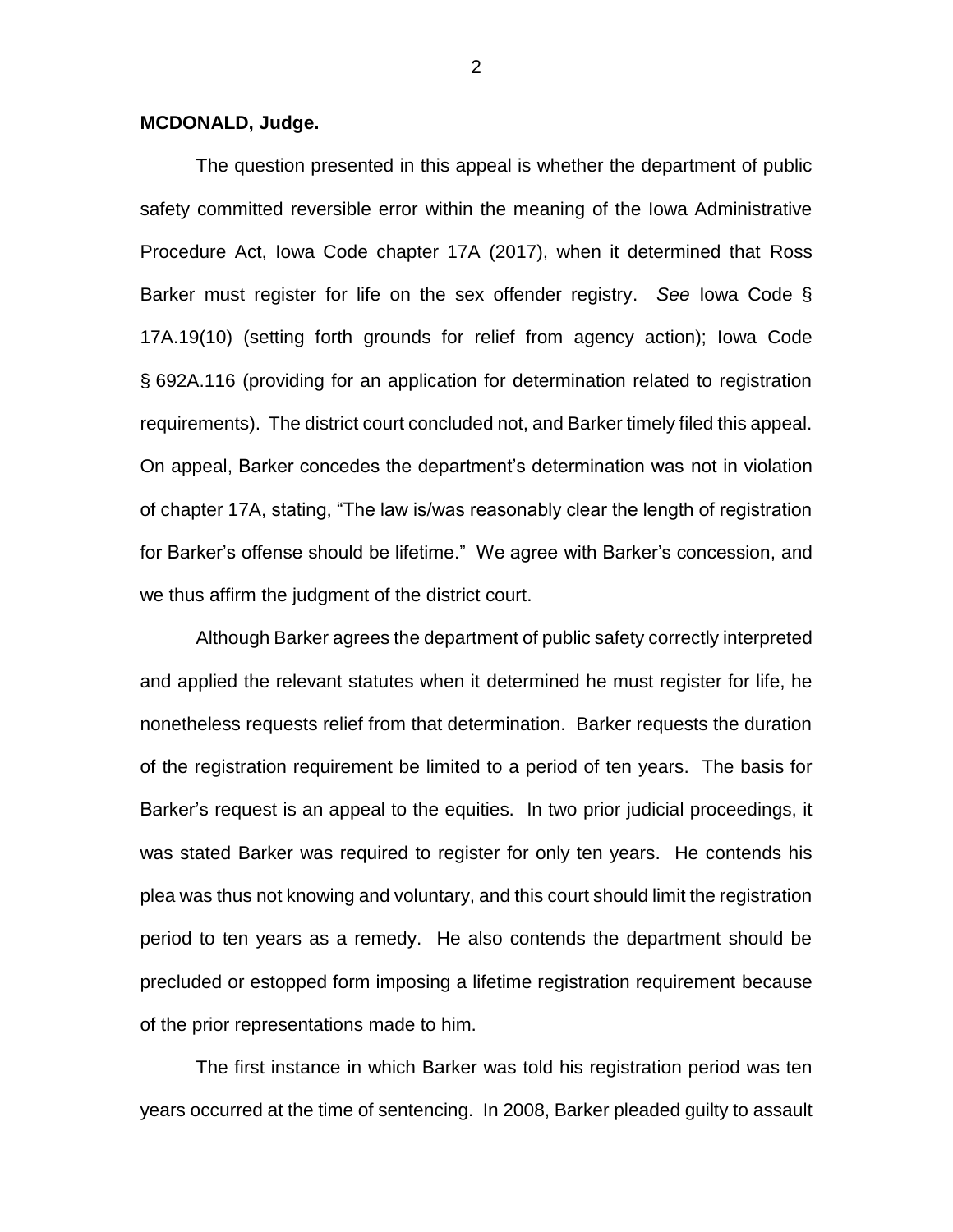with intent to commit sexual abuse, an aggravated misdemeanor, in violation of Iowa Code section 709.11 (2007). There is no record of the guilty plea other than the plea forms. At the sentencing hearing, however, the sentencing court told Barker, "[Y]ou will be required to be on the Sex Offender Registry for a period of ten years." The parties agree this statement was incorrect.

The second instance in which it was stated Barker would have to register for a period of ten years occurred during the resolution of Barker's application for postconviction relief. Barker was released from prison on July 9, 2013. At the time of his release, the county sheriff informed Barker he was required to register for life rather than ten years. Barker filed a motion to correct an illegal sentence, which the district court treated as an untimely application for postconviction relief and dismissed. Barker appealed the decision. In the appeal, appellate counsel argued postconviction counsel was ineffective in failing to argue Barker's plea was not knowing and voluntary because Barker was affirmatively misled about the duration of the registration requirement. This court denied relief. *See Barker v. State*, No. 14-1178, 2015 WL 5287142, at \*2–3 (Iowa Ct. App. Sept. 10, 2015). In denying Barker's claim, this court stated Barker did not suffer prejudice from postconviction counsel's alleged failings because "Barker was required to be placed on the Sex Offender Registry for a period of ten years, not a lifetime as Barker mistakenly asserted." *Id.* at \*2. The parties agree this statement was incorrect.

Despite these prior judicial statements, this court is unable to provide Barker with administrative relief. The only question presented in this appeal is whether Barker is entitled to relief pursuant to the administrative procedure act. *See* Iowa Code § 17A.19(10) (setting forth grounds for relief from agency action). This

3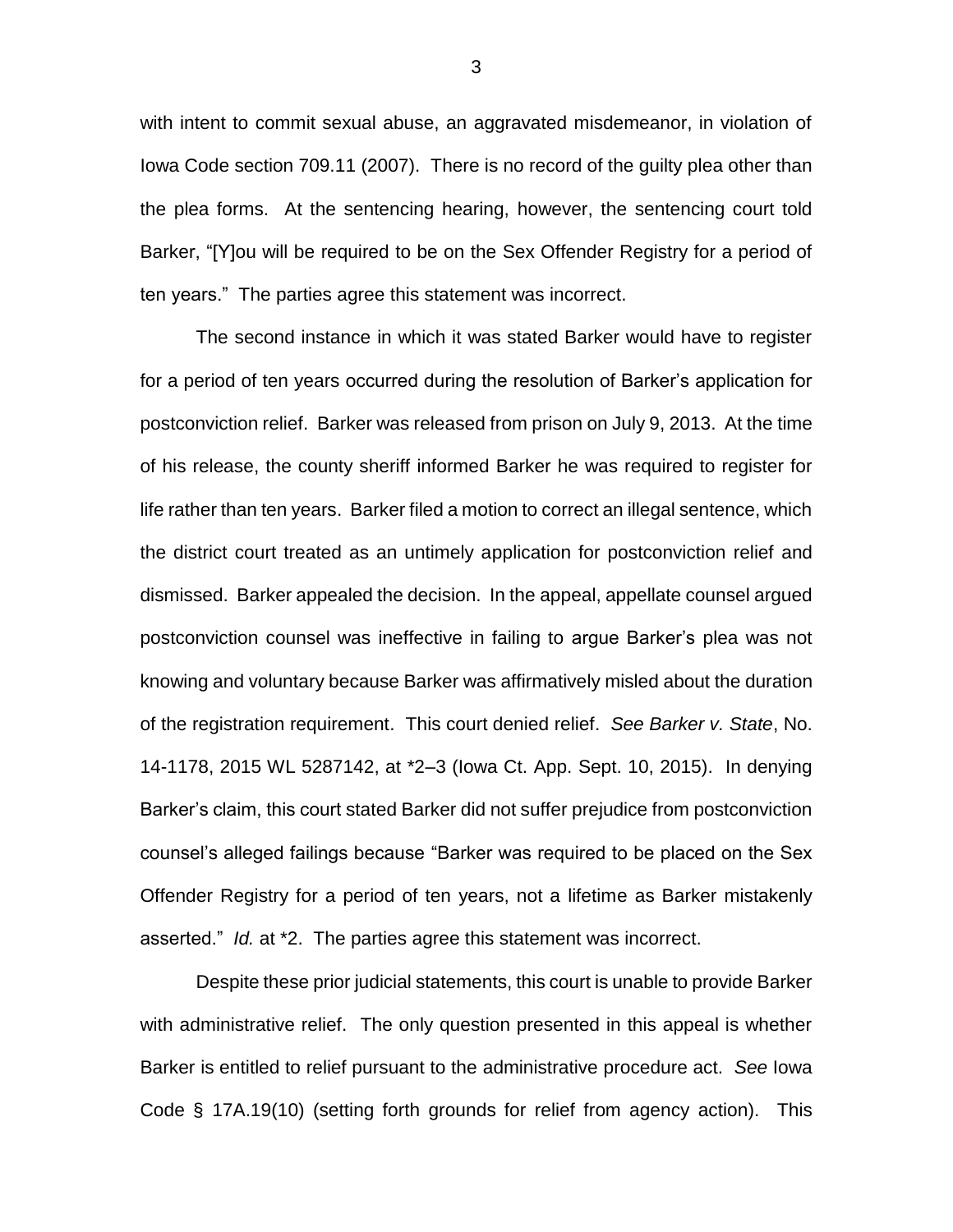administrative proceeding is not the correct vehicle for Barker to contest the validity of his plea or to provide a remedy for any such claim.

Barker's claims for issue preclusion and collateral estoppel are equally unavailing. The recent case of *Jensen v. State*, No. 12-1997, 2016 WL 718798, at \*1 (Iowa Ct. App. Feb. 24, 2016), is directly on point. In that case, the defendant sought specific performance of a plea agreement that provided he register as a sex offender for ten years rather than life as determined by the department. *See Jensen*, 2016 WL 718798, at \*1. In support of his argument, Jensen noted the district court advised him he was required to register for only ten years and entered a sentencing order that specifically provided the registration period was for only ten years. *See id.* at \*2. Relying on *State v. Bullock*, 638 N.W.2d 728, 735 (Iowa 2002), this court stated "a sentencing court is without authority to determine the length of time that a criminal defendant has to register as a sex offender." *Id.* at 3. We agree with this reading of *Bullock*. *Bullock* makes "apparent that the determination of the length of any required registration is an administrative decision initially committed to the department of public safety." 638 N.W.2d at 735. *Accord Garcia v. State*, No. 12-0510, 2013 WL 2368820, at \*2 (Iowa Ct. App. May 30, 2013) ("The determination whether a person is subject to chapter 692A and is required to register as a sex offender is the responsibility of the department of public safety, not the courts."). The Code vests exclusive authority in the department to "determine whether the offense for which the offender has been convicted requires the offender to register" and "whether the period of time during which the offender is required to register . . . has expired." Iowa Code §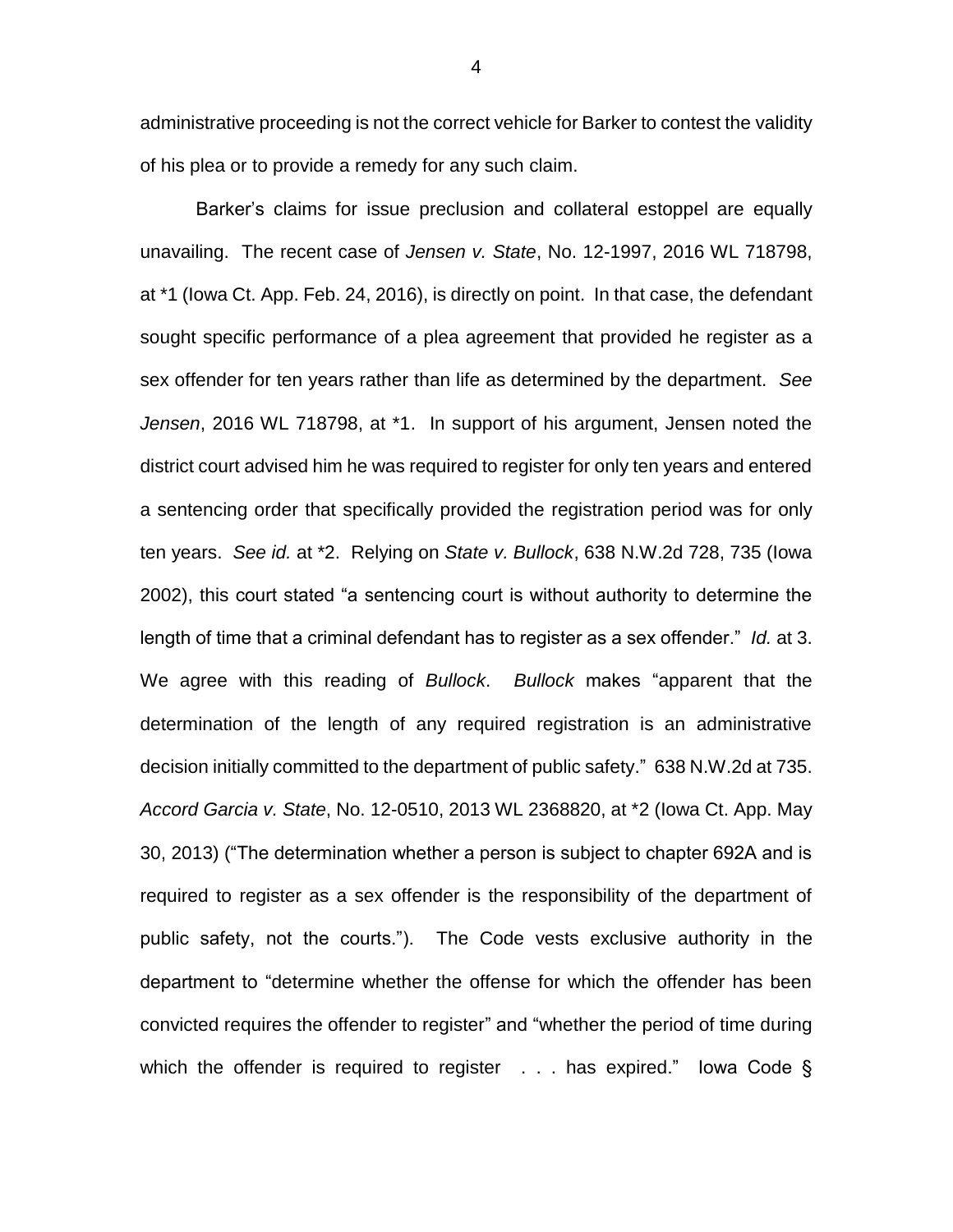692A.116(1). The courts are without authority to change the requirement of registration or length of registration.

Based on our reading of *Bullock* and *Jensen*, it is clear Barker is not entitled to any relief in this proceeding. This is true whether the claim is asserted as a claim for specific performance, as in *Jensen*, or as claims of issue preclusion and collateral estoppel, as in this case. We express no opinion on whether Barker would be entitled to relief in a subsequent postconviction-relief proceeding or whether the department's determination is now a "ground of fact" that could not have been asserted prior to the expiration of the statute of limitations for postconviction-relief proceedings. *See* Iowa Code § 822.3 (providing the limitations period "does not apply to a ground of fact or law that could not have been raised within the applicable time period"); *Bullock*, 638 N.W.2d at 735 ("Until the department has made a decision on the defendant's term of registration, there is no concrete controversy. Any adjudication by the district court prior to an administrative decision and a request for judicial review of that decision is premature."). We note, however, our prior opinion did not resolve the question of whether Barker's plea was knowing and voluntary because the claim was not presented in the district court and because, at the time of the decision, there had not yet been a determination regarding the duration of the registration requirement. *See Barker*, 2015 WL 5287142, at \*2–3 ("While he claims he was given a lifetime registry requirement, he has provided no evidence of this assertion.").

The department of public safety did not commit reversible error within the meaning of Iowa Code section 17A.19(10) in determining Barker was required to

5